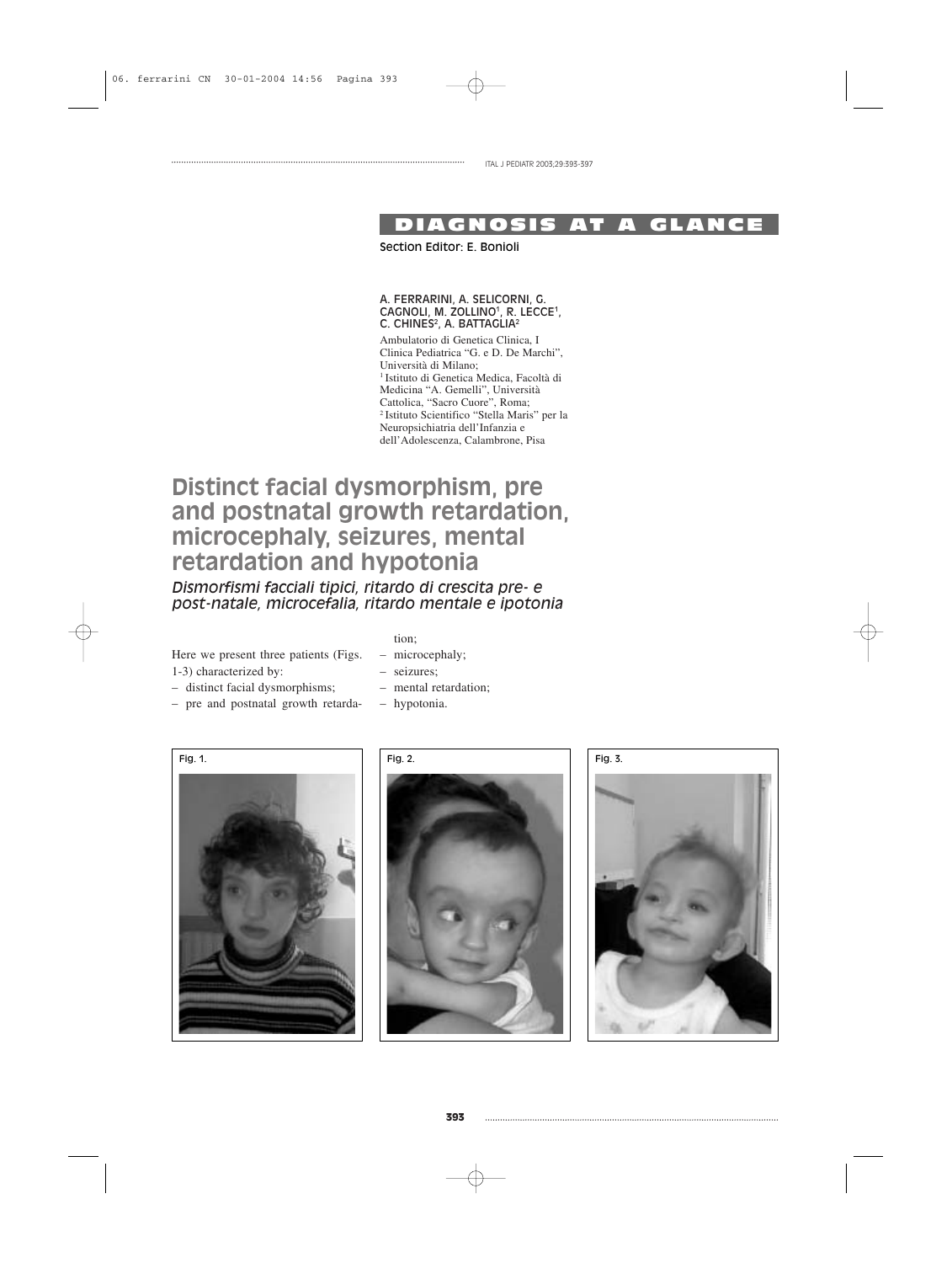A. FERRARINI, ET AL.

## **DIAGNOSIS**

Wolf-Hirschhorn syndrome (OMIM # 194190)

## DESCRIPTION AND INCIDENCE

Wolf-Hirschhorn syndrome (WHS) is named from the two authors that in 1965 described for the first time a clinical condition characterized by multiple dysmorphisms, pre and postnatal growth retardation, and mental retardation. The condition is due to a partial deletion involving the distal part of the short arm of chromosome 4 (4p -). Incidence of the syndrome is thought to be 1/50.000, with a female predilection of 2:1. However, some authors believe the incidence to be higher, due to the fact that a number of affected subjects is undiagnosed or misdiagnosed 1-5.

## CLINICAL MANIFESTATIONS

The face is distinct and resembles a "Greek warrior helmet", with arched eyebrows, hypertelorism, epicanthic folds, prominent nasal bridge, short

| Tab. I. Frequency of different features in<br>WHS patients. |            |         |
|-------------------------------------------------------------|------------|---------|
| Anomalies                                                   | Percentage |         |
| Distinct face                                               |            | 75-100% |
| Pre-postnatal growth delay 75-100%                          |            |         |
| Psychomotor delay                                           |            | 100%    |
| Severe                                                      |            | 67%     |
| Moderate                                                    |            | 25%     |
| Mild                                                        |            | 8%      |
| Hypotonia                                                   |            | 100%    |
| Seizures                                                    |            | 50-100% |
| <b>FFG</b> anomalies                                        |            | 70%     |
| Skeletal malformations                                      |            | 60-70%  |
| Sleeping problems                                           |            | 81%     |
| Heart malformations                                         |            | 30-50%  |
| Teeth anomalies                                             |            | 50-75%  |
| Hearing abnormalities                                       |            | 30-50%  |
| CNS Malformations                                           |            | 33%     |
| Ocular anomalies                                            |            | 30%     |
| Renal malformations                                         |            | 25%     |
|                                                             |            |         |

philtrum, down-turned corners of the mouth, micrognathia, low set ears with flattened helix and sometimes preauricolar pits or tags (Tab. I)  $3-7$ . Affected children show microcephaly and growth retardation of prenatal onset <sup>8 9</sup>. At birth, medium weight is 2.000 kg, length 44 cm, head circumference 30,7 cm. Subsequently, growth remains under the 3rd centile. This can be due to cleft lip and palate, with consequent difficulty in sucking; poor coordination in swallowing, and gastroesophageal reflux.

Psychomotor and mental retardation of variable degree is almost always present, and, according to recent publications, seems to be severe in 67% of subjects, moderate in 25% and mild in 8% 6 7. Sleeping difficulties, including settling problems and nighttime waking, appear to be common, although easily overcome  $6710$ . Among the major malformations, heart anomalies are recorded in 30- 50% of the cases. Atrial septum defect is the most frequent, followed by pulmonary stenosis, ventricular septal defect, patent ductus arteriosus, aortic incompetence and Fallot tetralogy<sup>67</sup>. 60-70% of patients show skeletal anomalies, including vertebral abnormalities, fused or supernumerary ribs, club foot. Structural anomalies of the central nervous system are reported in less than 50% of the subjects, including hypo-aplasia of the corpus callosum, decreased white matter volume or cerebellum hypoplasia<sup>67</sup>.

Ocular anomalies, present in 40% of the children, include microphthalmia, coloboma, cataract, glaucoma, iris or optic disc defects 6 7. Various genitourinary tract malformations can be observed in 25% of patients and include renal agenesis, cystic dysplasia or hypoplasia, oligomeganephroma, horseshoe kidney, renal malrotation, bladder extrophy, obstructive uropathy <sup>67</sup>. Vescicoureteric reflux has been described in 4/6 patients by Grisaru et al. 11. These malformations can be observed in association with hypospadias and cryptorchidism in 50% of males. Abnormalities of the genitalia are less frequently observed in females, and are usually represented by aplasia or hyperplasia of clitoris, vaginal atresia, malformed or absent uterus, absent vagina, and ovarian cysts<sup>8</sup>.

Delayed dental eruption with persistence of deciduous teeth, taurodontism, peg-shaped teeth and agenesis of some dental elements can be seen in as many as  $50\%$  of patients  $67$ .

Seizures represent one of the major medical problems in children with 4p- syndrome. 50 to 100% 6 7 12 of them develops seizures between the 3<sup>rd</sup> and 23<sup>rd</sup> month of life. They can be unilateral, clonic or tonic with or without secondary generalization, or generalized tonic-clonic from the onset; are frequently associated with hyperpirexia. A partial or generalized clonic or tonic-clonic status epilepticus can be observed in a number of children. About 60% of patients develops atypical absences, usually accompanied by a myoclonic component. In 1/3 of cases seizures stop between the  $2<sup>nd</sup>$  and  $13<sup>th</sup>$  year of age<sup>267</sup>. In those patients in whom an EEG was performed, the following distinct abnormalities were observed: 2-3.5 Hz diffuse/generalized spike/wave complexes, activated by slow sleep, and occurring in long bursts (such anomalies were often associated with atypical absences); frequent 4-6 Hz spike/wave complexes, over the posterior third of the brain, facilitated by eye closure 2 6 7.

The frequent chronic otitis media can produce conductive hearing impairment, with negative consequences on the potential development of language. Sensorineural deafness has been reported less frequently. Exhaustive audiologic evaluation is recommended, and any hearing impairment must be specifically treated <sup>13</sup>. Antibody deficit, involving particularly IgA and IgG2, was observed in 69% of 4p- patients reported in an isolated study. This was thought to be responsible for the recurrent respiratory tract infections 14. The survival of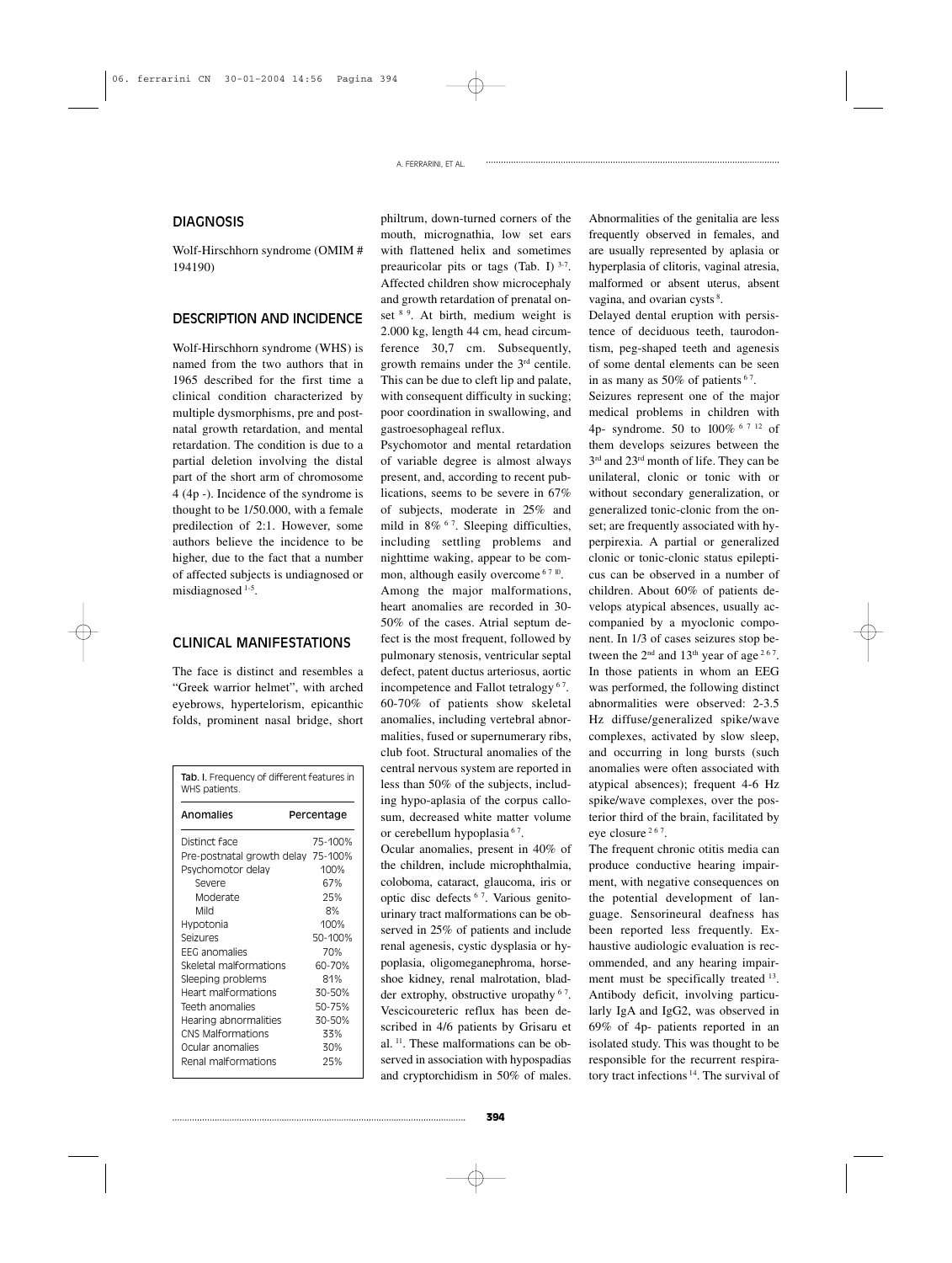WHS patients is strongly influenced in the first months/years of life by the presence/absence of severe major malformations (cardiac defects, congenital hernia of diaphragm) 15.

## GENETIC DEFECT

The phenotype of the patient (gestalt) usually suggests the diagnosis.

Loss of genetic material on the short arm of chromosome 4 (4p16.3) represents the basic defect. Such situation could originate by:

- wide deletions detectable with the chromosomal analysis (standard banding) (Fig. 4);
- unbalanced chromosomal translocation involving 4p16.3 region;
- microdeletion of distal 4p16.3 detectable only by in situ hybridization techniques (Fig. 5).

Actually fluorescence in situ hybridization (FISH) analyses is the tecnique of choice used for diagnostic confirmation.

When the diagnosis is confirmed FISH investigation have subsequently to be extended to both the parents of the patient to exclude the presence of cryptic chromosomal traslocations predisposing the occurrence of the microdeletion due to an unbalanced segregation; the knowledge of this predisposition is necessary to formulate a correct reproductive risk and to permit a specific prenatal diagnostic search for possible following pregnancies. Zollino and collaborators <sup>16</sup> have recently shown the existence of a correlation between the wideness of the deletion and the clinical manifestation of the disease. Patient with deletions > 3.5 Mb would manifest the classical phenotype while subjects with loss of genetic material among 2.8-3.5 Mb would result in a "mild" phenotype, characterized by typical facial appearance, hypotonia, growth and psychomotor retardation, in absence of major malformations.

In a following paper, Zollino and others<sup>17</sup> stressed that WHS has to be



WOLF-HIRSCHBORN SYNDROME

Fig. 4. Wide deletions detectable with standard chromosomal banding.





considered a contiguous gene syndrome with an increasing severity dependent from the extension of the deletion. The patients with the smallest deletions show the following clinical manifestations: typical facial traits, congenital hypotonia, growth and psychomotor retardation, epilepsy. These features define the fundamental clinical manifestations of WHS phenotype and should be considered as the minimum diagnostic criteria for this condition. As a result of overlapping deletion analysis, the WHS critical region (WHSCR) was restricted to the 165-kb interval on 4p16.3 by Wright et al. <sup>15</sup>. Genes locate inside this region should be therefore responsible of these essential clinical manifestations. Three candidate genes have been reported: WHSC1, WHSC2 and LEMT1 (recently described as a candidate gene for seizures). Deletions usually observed are generally larger than the WHSCR and include, therefore, all the candidate genes. Zollino and others have recently proposed a redefinition of the so-called critical region identifying a new different interval

#### Fig. 5. Microdeletion of distal 4p16.3 detectable with in situ hybridization techniques.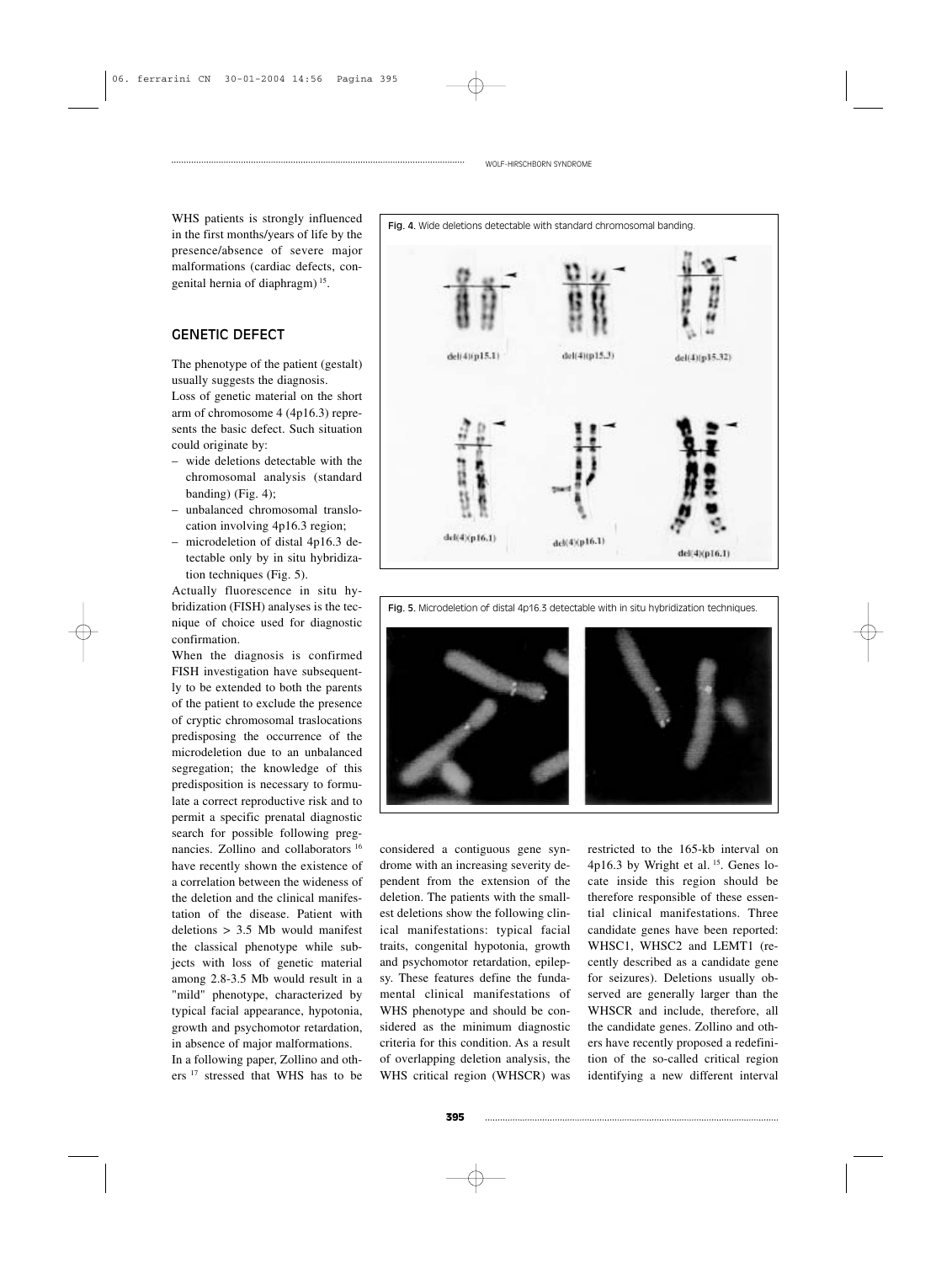A. FERRARINI, ET AL.

(WHSCR-2), distally sets to the currently defined WHSCR. This new region includes some genes considered important in the determination of the WHS phenotype: the distal part of the WHSC1 gene, whose haploinsufficiency seems to account for some facial dysmorphism and LETM1 gene, which seems to be the best candidate gene for seizure.

## HEALTH SUPERVISION GUIDELINES FOR PATIENTS WITH WHS

#### *At diagnosis*

– Clinical evaluation with measurement of growth parameters (weight, height, head circumference);

Neurological evaluation and video-EEG-polygraphic study (during wakefulness and sleep)

- Neuropsychiatric evaluation;
- Haematological examinations (whole blood count, renal and liver function parameters, nutritional indexes), urine analysis;
- Cardiologic evaluation (Heart auscultation, Electrocardiogram, Echocardiography);
- Abdominal ultrasound (with particular attention to the genital and urinary tracts);
- Brain CT/MRI;
- Ophthalmology consultation;
- Otolaryngological evaluation/audiological screening (BAERs);
- Orthopaedic evaluation (if malformations are present);
- Motoric evaluation.

#### *0-3 years*

To be repeated annually

- Clinical evaluation with measurement of the growth parameters (weight, height, head circumference);
- Haematological examinations (whole blood count, renal and liver function parameters, nutritional indexes), urine analysis;
- Neurological evaluation and video-EEG-polygraphic study

(during wakefulness and sleep). In case of antiepileptic drug therapy, proceed with their plasmatic monitoring (to be repeated at follow-up only if necessary);

- Neuropsychiatric evaluation;
- Motoric evaluation;
- Ophthalmology consultation;
- Orthodontic evaluation;
- Otolaryngological evaluation, if necessary;
- In case of feeding problems: swallowing studies; evaluation of the presence of gastroesophageal reflux; dietetic assessment;
- Orthopaedic evaluation, if necessary;
- Immunological functional study in case of true recurrent infections.

Any other evaluation according to the clinical picture.

#### *3-6 years*

To be repeated annually

- Clinical evaluation with measurement of the growth parameters (weight, height, head circumference);
- Haematological examinations (whole blood count, renal and liver function parameters, nutritional indexes), urine analysis;
- Neurological evaluation and video- EEG-polygraphic study (during wakefulness and sleep). In case of antiepileptic drug therapy, proceed with their plasmatic monitoring (to be repeated at follow-up only if necessary);
- Neuropsychiatric evaluation;
- Motoric evaluation;
- Dietetic assessment;
- Orthodontic evaluation;
- Ophthalmology consultation;
- Otolaryngological evaluation, if necessary;
- Orthopaedic evaluation, if necessary;

Any other evaluation according to the clinical picture.

## *6-12 years*

To be repeated annually

– Clinical evaluation with measure-

ment of the growth parameters (weight, height, head circumference);

- Haematological examinations (whole blood count, renal and liver function parameters, nutritional indexes), urine analysis;
- Neurological evaluation and video-EEG-polygraphic study (during wakefulness and sleep). In case of antiepileptic drug therapy, proceed with their plasmatic monitoring (to be repeated at follow-up only if necessary);
- Neuropsychiatric evaluation;
- Orthodontic evaluation;
- Dietetic assessment;
- Orthopaedic evaluation;
- Motoric evaluation.

Any other evaluation according to the clinical picture.

## *12-18 years*

To be repeated annually

- Clinical evaluation with measurement of the growth parameters (weight, height, head circumference);
- Haematological examinations (whole blood count, renal and liver function parameters, nutritional indexes), urine analysis;
- Neurological evaluation and video- EEG-polygraphic study (during wakefulness and sleep). In case of antiepileptic drug therapy, proceed with their plasmatic monitoring (to be repeated at follow-up only if necessary);
- Neuropsychiatric evaluation;
- Orthodontic evaluation;
- Dietetic assessment;
- Orthopaedic evaluation;
- Motoric evaluation.

Any other evaluation according to the clinical picture.

## *Over 18 years*

To be repeated every 2-3 years

- Clinical evaluation with measurement of the growth parameters (weight, height, head circumference);
- Haematological examinations